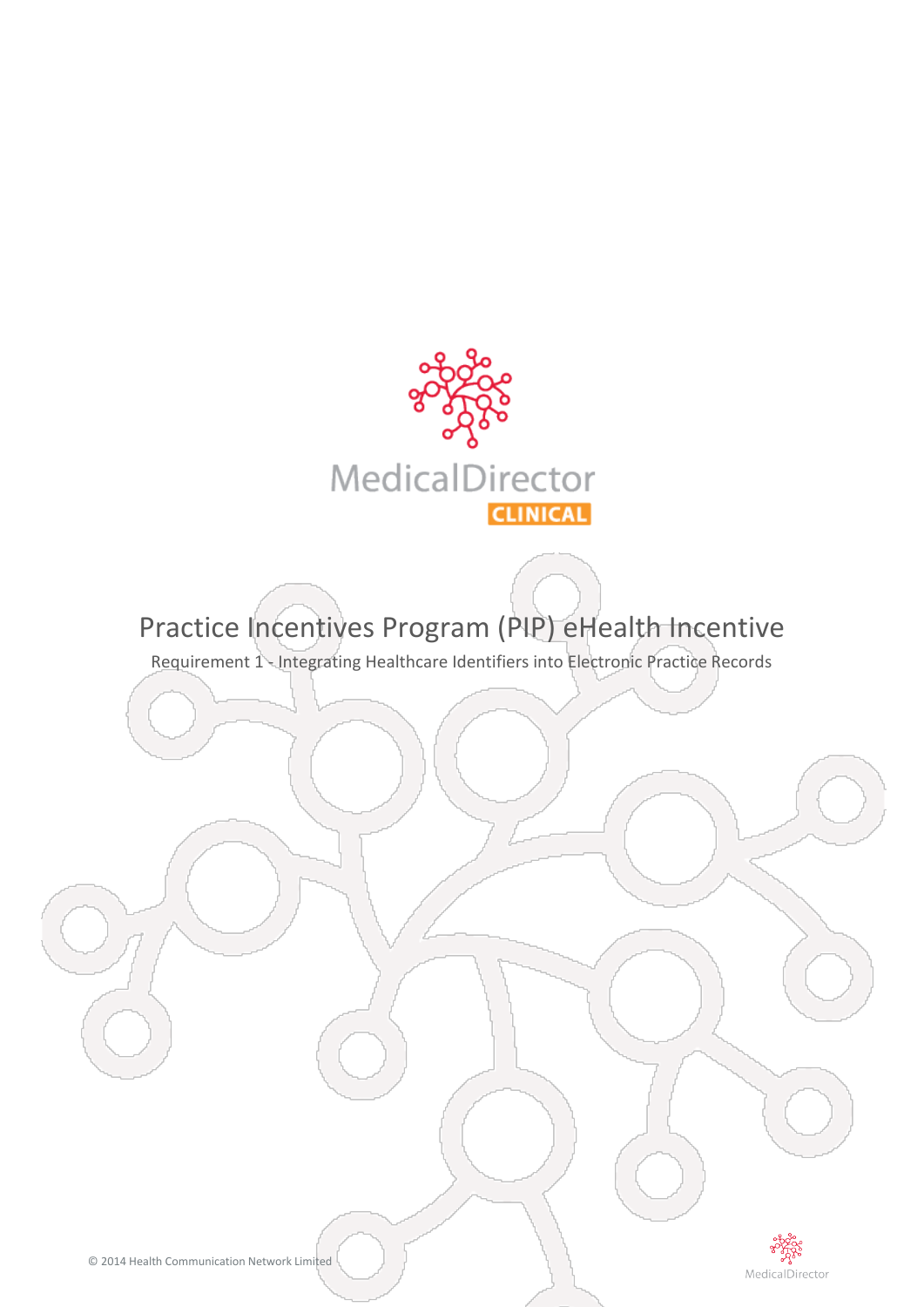# Integrating Healthcare Identifiers into Electronic Practice Records

The intent of this Requirement is to make Healthcare Identifiers available for Secure Message Delivery and for use in the personally controlled electronic health (eHealth) record.<sup>1</sup>

The Federal, state and territory governments have developed a national Healthcare Identifiers Service (HI Service) which uniquely identifies healthcare providers and individuals who seek healthcare. Medicare Australia is the operator of the HI Service. The HI Service will give individuals and Healthcare Providers confidence that the right health information is associated with the right individual at the point of care.

The HI Service allocates three types of healthcare identifiers:<sup>2</sup>

- o **Individual Healthcare Identifier (IHI) -** Allocated to individuals enrolled in the Medicare program or those who are issued with a Department of Veterans' Affairs (DVA) treatment card and others who seek healthcare in Australia.
- o **Healthcare Provider Identifier – Individual (HPI-I) -** Allocated to healthcare providers involved in providing patient care.
- o **Healthcare Provider Identifier – Organisation (HPI-O) -** Allocated to organisations that deliver healthcare (such as hospitals and medical practices)

PracSoft and MedicalDirector Clinical have been enhanced to interface with the HI service, and can interact with the HI service in real-time, retrieving and then storing a patient's IHI in the system.

- **The Practice:** Each registered practice must apply for an HPI-O (Healthcare Provider Identifier- Organisation) number, which must be entered in the associated field [within the practice's details](#page-4-0).
- **Practitioners:** Each registered practitioner must apply for an HPI-I (Healthcare Provider Identifier-Individual) number, which must be entered in the associated fiel[d within the practitioner's details.](#page-7-0)
- **Patients:** Each registered patient will be provided with an IHI (Individual Healthcare Identifier) number, which is automatically retrieved and entered into the associated field [within the patient's details](#page-8-0).

<u>.</u>

<sup>1</sup> Source: http://www.medicareaustralia.gov.au/provider/incentives/pip/files/9977-1301en.pdf

<sup>&</sup>lt;sup>2</sup> Source: http://www.nehta.gov.au/component/docman/doc\_download/911-healthcare-identifiers-faqs-for-providers?Itemid=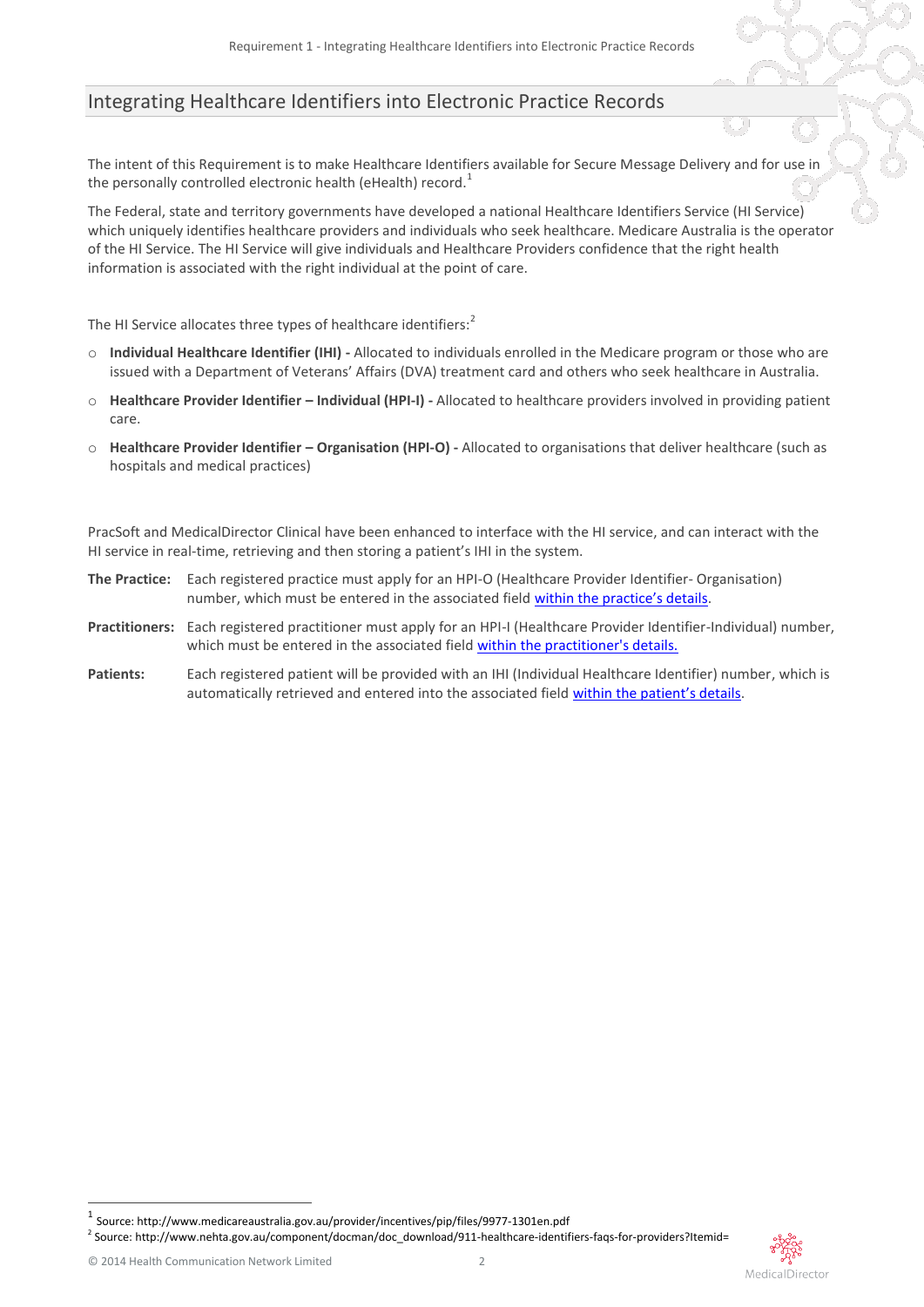## Before you begin integrating Healthcare Identifiers in both MedicalDirector Clinical and PracSoft

Obtain the following information:

- 1. Ensure your practice is accredited with RACGP for PIP. For more information on accreditation: <http://www.racgp.org.au/your-practice/business/tools/standards/accreditation/>
- 2. Obtain a HPI-O. For information, visit the Medicare for Healthcare Professionals web site <http://www.medicareaustralia.gov.au/provider/health-identifier/index.jsp#N10097>
- 3. Obtain a HPI-I. For information, visit the Medicare for Healthcare Professionals site <http://www.medicareaustralia.gov.au/provider/health-identifier/index.jsp#N1012B>
- 4. Obtain a PKI certificate/s

| <b>PKI Certificate</b>                                                                                                                                                                                                                       | Where to obtain PKI Certificate                                                     | Supported in<br><b>Clinical/PracSoft</b><br>Version | <b>PIP Incentive</b><br>Requirement                |
|----------------------------------------------------------------------------------------------------------------------------------------------------------------------------------------------------------------------------------------------|-------------------------------------------------------------------------------------|-----------------------------------------------------|----------------------------------------------------|
| <b>HI Service PKI Certificate</b><br>• HI Signing Certificate<br>• HI Encryption Certificate<br>If you already have a PKI certificate for Online Claiming<br>in PracSoft, you can update by applying to include<br>access to the HI Service. | http://www.medicareaustralia.gov.au/provid<br>er/health-identifier/index.jsp#N10271 | Clinical/PracSoft<br>3.12.1a<br>or later.           | Requirement 1                                      |
| <b>National Authentication Service for Health (NASH) PKI</b><br>certificate<br>• Secure Messaging Delivery (SMD)<br>• Personally Controlled Electronic Health Record<br>(PCEHR)                                                              | http://www.medicareaustralia.gov.au/provid<br>er/vendors/pki/index.jsp#N1007A       | Clinical 3.14d                                      | Requirement 2<br>(SMD)<br>Requirement 5<br>(PCEHR) |

For more information, please consult the following guides, available from the MedicalDirector eHealth Site at <http://www.medicaldirector.com/ehealth>

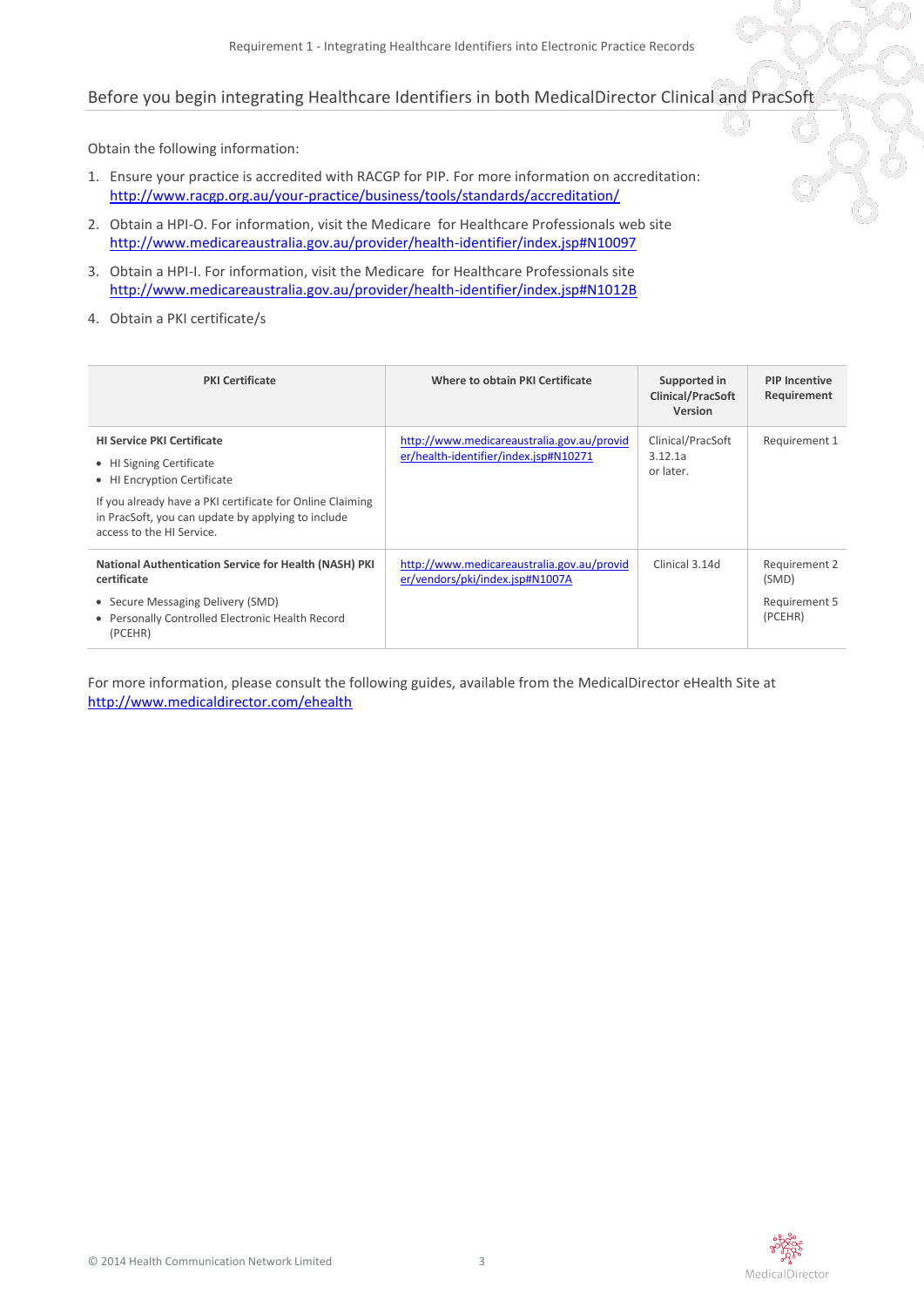# Practice Configuration for MedicalDirector Clinical with/without PracSoft

Once you apply for your Healthcare Identifiers (HI) Service Public Key Infrastructure (PKI) Certificates, you will receive these certificates on a CD.

Notes:

- o The NASH PKI Certificate, required for Personally Controlled Electronic Health Record (PCEHR) and Secure Messaging, will be provided on a separate CD.
- o If you use both MedicalDirector Clinical and PracSoft you only need to perform the steps below in one product.

#### Import HI Signing and Encryption Certificates

1. Within MedicalDirector Clinical, select **Tools > Options**. Select the **PKI** tab.

| General<br>Prescribing<br>Progress notes<br>Practice<br>PKI<br>Examination<br>Devices<br><b>RSD</b><br>Recall<br>Drug Support<br><b>PKI</b> Store<br>Location:<br>m.<br>Password:<br>Clear<br><b>IHI and PCEHR Certificates</b><br>Issued To<br>Certificate Type<br><b>Issued By</b><br><b>Expiration Date</b><br>Site 877:532<br>21/06/2016<br>Medicare A<br>Signing<br>Medicare A<br>21/06/2016<br>Site 877:532<br>Encryption<br><b>Remove Certificates</b><br><b>Import Certificate</b><br><b>IHI Search Configuration</b><br>When accessing PCEHR, and IHI is older than 24<br>hours, check IHI. | Lists | Investigations | <b>Network</b> | Links | Prompts | Clinical | History |
|------------------------------------------------------------------------------------------------------------------------------------------------------------------------------------------------------------------------------------------------------------------------------------------------------------------------------------------------------------------------------------------------------------------------------------------------------------------------------------------------------------------------------------------------------------------------------------------------------|-------|----------------|----------------|-------|---------|----------|---------|
|                                                                                                                                                                                                                                                                                                                                                                                                                                                                                                                                                                                                      |       |                |                |       |         |          |         |
|                                                                                                                                                                                                                                                                                                                                                                                                                                                                                                                                                                                                      |       |                |                |       |         |          |         |
|                                                                                                                                                                                                                                                                                                                                                                                                                                                                                                                                                                                                      |       |                |                |       |         |          |         |
|                                                                                                                                                                                                                                                                                                                                                                                                                                                                                                                                                                                                      |       |                |                |       |         |          |         |
|                                                                                                                                                                                                                                                                                                                                                                                                                                                                                                                                                                                                      |       |                |                |       |         |          |         |
|                                                                                                                                                                                                                                                                                                                                                                                                                                                                                                                                                                                                      |       |                |                |       |         |          |         |
|                                                                                                                                                                                                                                                                                                                                                                                                                                                                                                                                                                                                      |       |                |                |       |         |          |         |
|                                                                                                                                                                                                                                                                                                                                                                                                                                                                                                                                                                                                      |       |                |                |       |         |          |         |
|                                                                                                                                                                                                                                                                                                                                                                                                                                                                                                                                                                                                      |       |                |                |       |         |          |         |
|                                                                                                                                                                                                                                                                                                                                                                                                                                                                                                                                                                                                      |       |                |                |       |         |          |         |
|                                                                                                                                                                                                                                                                                                                                                                                                                                                                                                                                                                                                      |       |                |                |       |         |          |         |
|                                                                                                                                                                                                                                                                                                                                                                                                                                                                                                                                                                                                      |       |                |                |       |         |          |         |
|                                                                                                                                                                                                                                                                                                                                                                                                                                                                                                                                                                                                      |       |                |                |       |         |          |         |
|                                                                                                                                                                                                                                                                                                                                                                                                                                                                                                                                                                                                      |       |                |                |       |         |          |         |
|                                                                                                                                                                                                                                                                                                                                                                                                                                                                                                                                                                                                      |       |                |                |       |         |          |         |
|                                                                                                                                                                                                                                                                                                                                                                                                                                                                                                                                                                                                      |       |                |                |       |         |          |         |
|                                                                                                                                                                                                                                                                                                                                                                                                                                                                                                                                                                                                      |       |                |                |       |         |          |         |
|                                                                                                                                                                                                                                                                                                                                                                                                                                                                                                                                                                                                      |       |                |                |       |         |          |         |

2. Click the **Import Certificate** button to call the associated import window, as shown below.

| <b>Import Certificate</b>                        |                                             |        |        |
|--------------------------------------------------|---------------------------------------------|--------|--------|
| Type:<br><u> Linda</u><br>Location:<br>Password: | HI Signing<br>HI Encryption<br><b>PCEHR</b> |        | $\sim$ |
|                                                  |                                             | Import | Cancel |

- 3. Via the **Type** drop-down menu, select the **HI Signing** Certificate option.
- 4. Click the **button to browse to, and select your HI Signing Certificate (***Fac\_sign.p12***).**
- 5. Enter the HI Signing Certificate's password.
- 6. Click the **Import** button.
- 7. Click the **Import Certificate** button again, to call the associated import window.
- 8. Via the **Type** drop-down menu, select the **HI Encryption** Certificate option.
- 9. Click the button to browse to, and select your HI Encryption Certificate *(Fac\_encrypt.p12).*
- 10. Enter the HI Encryption Certificate's password.
- 11. Click the **Import** button.
- 12. Click the **Save** button on the Options window.

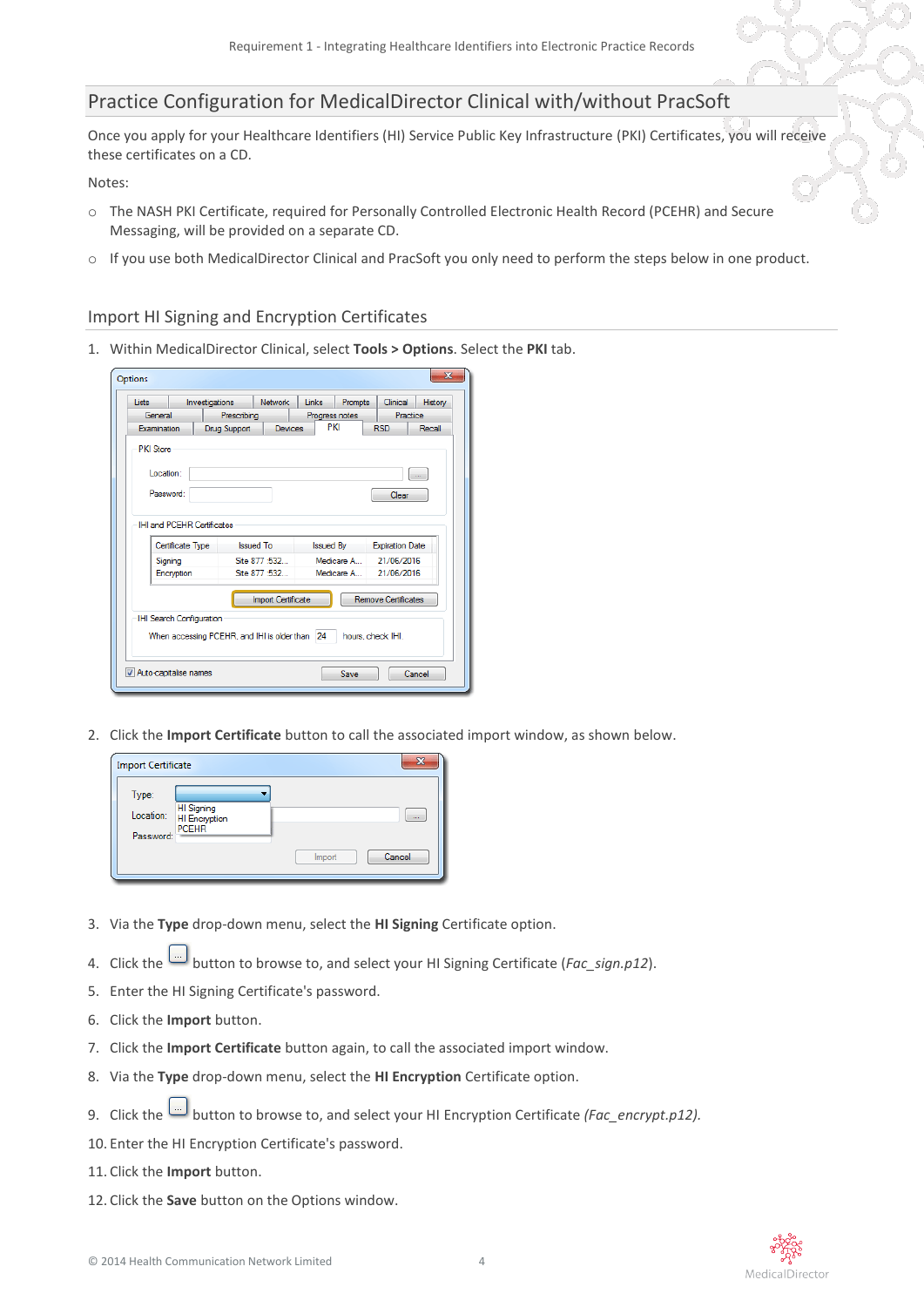#### Record HPI-O Number

- 1. Within MedicalDirector Clinical, select **Tools > Options**. The **Options** window appears.
- 2. Select the **Practice** tab.



- 3. Within the **HPI-O No.** field, enter your supplied **Healthcare Provider Identifier- Organisation** number.
- <span id="page-4-0"></span>4. Click the **Save** button to confirm, and close the Options window.

#### Record HPI-I Number

- 1. Within MedicalDirector Clinical, select **User > Setup Users** to access the User Database.
- 2. Locate and double-click the user record you wish to edit.
- 3. Enter your **HPI-I** number into the **HPI-I** No field provided.

| <b>Liser Details</b>                                              |                                                                                          | <b>PCEHR Details</b>                                                                                                                                                                                        |
|-------------------------------------------------------------------|------------------------------------------------------------------------------------------|-------------------------------------------------------------------------------------------------------------------------------------------------------------------------------------------------------------|
| Name:                                                             | Dr A Practitioner                                                                        | $\overline{\mathbf{v}}$<br>Participate in PCEHR                                                                                                                                                             |
| Address:                                                          | 205 Bourbong Street                                                                      | When the 'Participate in PCEHR' option is checked:<br>- You can download or upload clinical documents to each patient's PCEHR.<br>This is subject to each patient's PCEHR security status.                  |
| City/Suburb:<br>Postcode:                                         | Bundaberg<br>4670                                                                        | - You can upload prescription records to each patient's PCEHR.<br>Registration with ePrescribing is required and is also subject to each patient's<br>consent.                                              |
| Phone:<br>Fax:<br>Prescriber No. :<br>Provider No :<br>HPI-I No - | 1300 788 802<br>07 4151 1896<br>2173711<br>2426621B<br>8003616566667013                  | Title:<br>Dr<br>First Name:<br>Anthony<br>Middle Name:<br>John<br>Last Name:<br>Practitioner                                                                                                                |
| State Registration No.: 987654321<br>Qualifications:<br>E-mail:   | M.B., B.S., Dip R.A.C.O.G.<br>practitioner.a@hcn.samplesdb.com.au<br>* = required fields | ePrescribing<br><b>Status</b><br>Registered: entity ID = RY62R<br><b>O</b> Enable ePrescribing<br>Receive dispense notification - Ask Patient<br>Receive dispense notification - Dont Ask Patient           |
| <b>Status</b>                                                     | <b>O</b> Prescriber<br>C Locum                                                           | Disable ePrescribing<br>∩<br><b>√</b> Top Level Access?<br>V Options Editing?<br>Data Export Privileges?<br>PKI Encryption<br>Auto-capitalise names<br><b>V</b> PCEHR Assisted Registration<br>Cancel<br>OK |

4. Click the **OK** button to save and close the window.

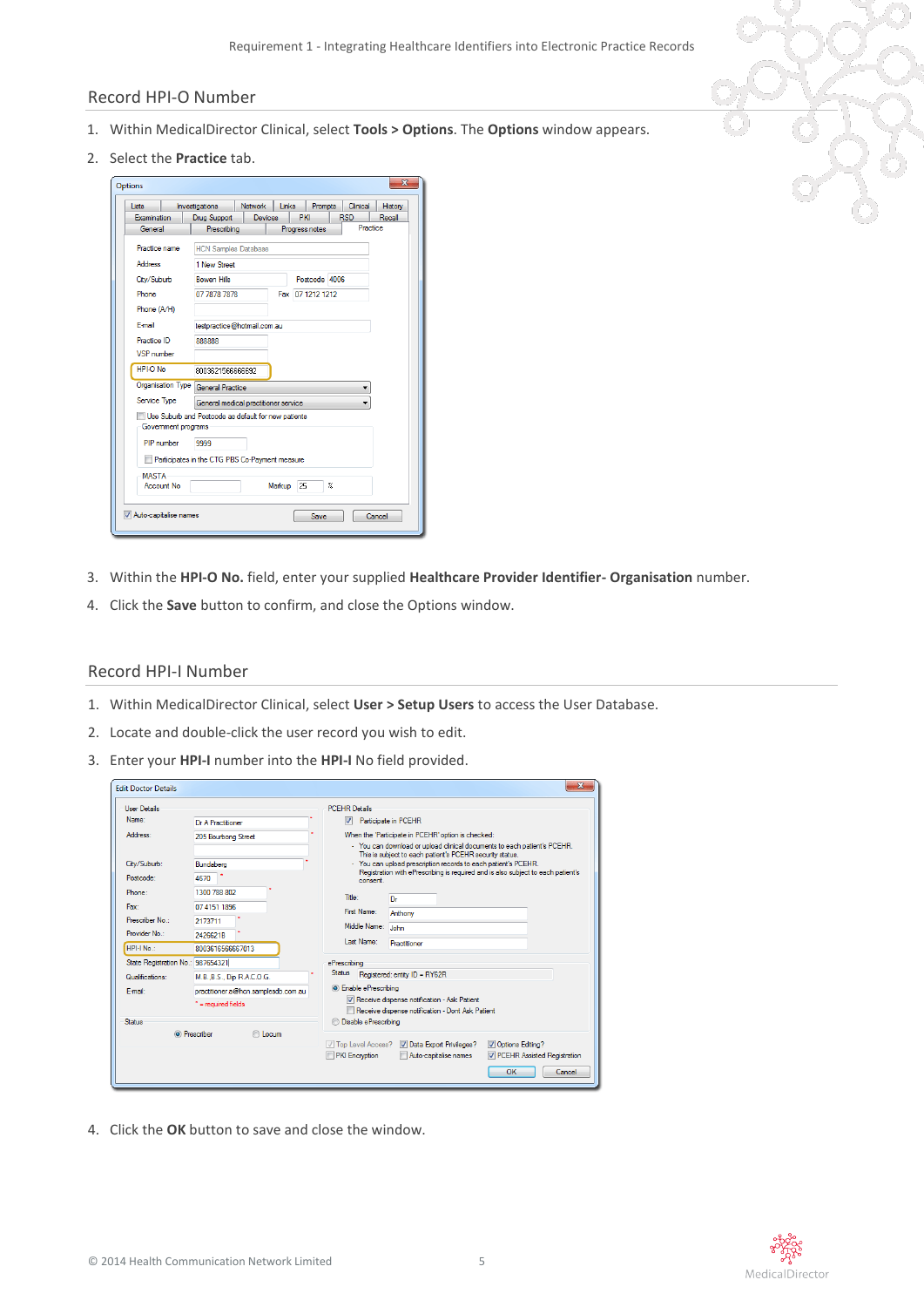#### Validate Patient IHI Number

Note that you only need to perform this step for your patients as they come in for consultation. However, it is highly recommended that you follow this process for at least one patient now, to ensure that your setup is configured and functioning correctly.

1. Within MedicalDirector Clinical's Clinical Window (or via the Patient List – F10), open the Patient Details window.

| Title: Mrs                  |                                               | Head of Family    |                               | Select default phone number to be displayed                                 |                    |                                |
|-----------------------------|-----------------------------------------------|-------------------|-------------------------------|-----------------------------------------------------------------------------|--------------------|--------------------------------|
| First Name: Jennifer        |                                               | Mrs Jennifer      | C Home                        | <b>Work</b>                                                                 | ⊙                  | Mobile                         |
| Known as: Jennifer          |                                               | Andrews (44 yrs)  | Phone: 07 4923 4567           |                                                                             |                    |                                |
|                             | Sumame: ANDREWS                               |                   |                               | E-mail: andrews.jennifer@hcn.samplesdb.com.au                               |                    |                                |
| Date of Birth: 20/04/1970   | Gender:<br>Female                             | Set               | <b>Preferred Contact:</b>     | Letter                                                                      |                    | <b>Pension Status</b>          |
| Country of Birth: Australia |                                               |                   | Medicare No:                  | 3500 26512 1                                                                | 12                 | C None                         |
| ATSI:                       | Neither Aboriginal nor Torres Strait Islander |                   | Pension No:                   |                                                                             |                    | Pension/HCC<br><b>Eull DVA</b> |
|                             | Registered for CTG Co-Payment relief          |                   | DVA No:                       |                                                                             |                    | <b>Imited DVA</b>              |
|                             | Ethnicity: Australian                         | $\cdots$          | Safety Net No:                |                                                                             |                    |                                |
| Address                     |                                               |                   | Record No:                    |                                                                             |                    |                                |
|                             | Residential: 2 Kennedy Road                   |                   | IHI No:                       | 8003 6014 2827 7508                                                         | Validate           |                                |
|                             |                                               |                   | <b>IHI Record Status:</b>     | Verified                                                                    | <b>IHI History</b> |                                |
|                             |                                               |                   | IHI No Status:                | Active                                                                      |                    |                                |
| City/Suburb: Demo Town      |                                               | Postcode:<br>4523 |                               | TI This patient has withdrawn consent to upload clinical documents to PCEHR |                    |                                |
|                             | Copy Residential to Postal Address            |                   |                               | (except for prescription records)                                           |                    |                                |
|                             | Postal: 2 Kennedy Road                        |                   | ePrescribina                  | Aways receive dispense notification for this patient                        |                    |                                |
|                             |                                               |                   |                               | Ask for consent on every prescription for this patient                      |                    |                                |
|                             |                                               |                   |                               | Never receive dispense notification for this patient                        |                    |                                |
| City/Suburb: Demo Town      |                                               | 4523<br>Postcode: | <b>O</b> Disable ePrescribing |                                                                             |                    |                                |
| Preferred Mailing Address   | <b>Residential</b><br>C Postal                |                   |                               |                                                                             |                    |                                |
|                             |                                               |                   |                               |                                                                             |                    |                                |

- 2. Select the **Pt Details** tab.
- 3. Ensure that the following details have been recorded and are correct:
	- o First Name
	- o Surname
	- o Medicare No and position on card, or DVA No.
	- o Date of Birth
	- o Gender
- 4. Click the **Validate** button. The validation commences, and upon positive verification, the IHI Record Status will read 'Verified'.



# Practice Configuration for PracSoft-only Users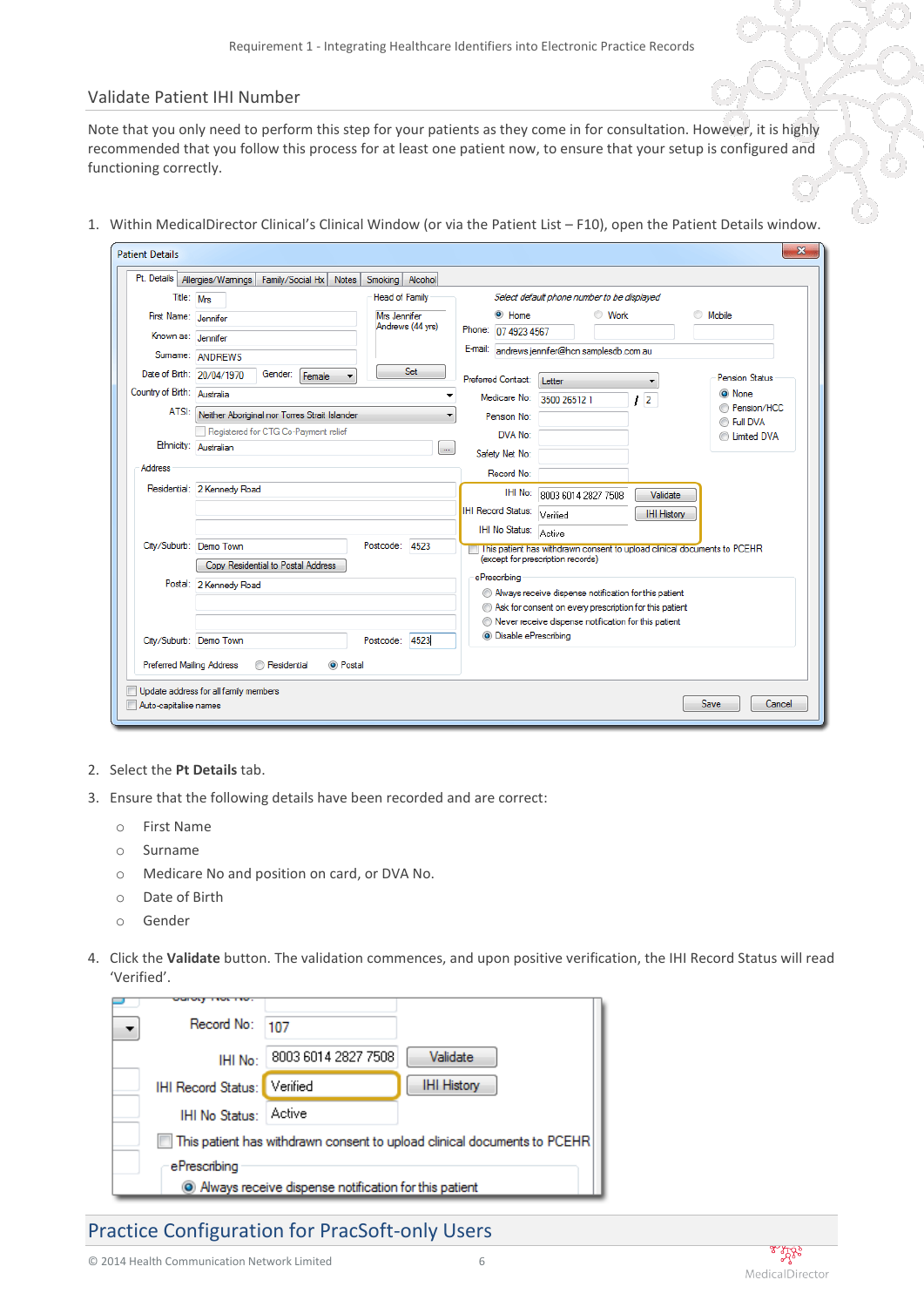#### Import HI Signing and Encryption Certificates

**For Existing PracSoft Users:** If you are an existing PracSoft user, and you conduct online claiming, you will already have a Department of Human Services PKI certificate. You do not need to import a new certificate. If you already have a PKI certificate, you can update it by applying to include access to the HI Service at <http://www.medicareaustralia.gov.au/provider/health-identifier/index.jsp#N10271>

#### **For New PracSoft Users, you will need:**

- o Your IHI Signing Certificate
- o Your IHI Encryption Certificate

Save these to a location you will remember. You will need to access this location shortly.

- 1. Within PracSoft select **Setup > Global Settings**.
- 2. Select the **IHI Search** tab.

| <b>Global Settings</b>                                                                           |                                                    |                           | $\mathbf{x}$           |  |  |  |  |  |
|--------------------------------------------------------------------------------------------------|----------------------------------------------------|---------------------------|------------------------|--|--|--|--|--|
| Chart No<br>Patient<br>Account                                                                   | <b>Bulk Billing</b><br><b>Online Claiming</b><br>Ш | EFTPOS/Medicare Easyclaim | <b>IHI Search</b>      |  |  |  |  |  |
| Certificate Type                                                                                 | <b>Issued To</b>                                   | <b>Issued By</b>          | <b>Expiration Date</b> |  |  |  |  |  |
|                                                                                                  |                                                    |                           |                        |  |  |  |  |  |
| Import Encryption Certificate<br><b>Remove Certificates</b><br><b>Import Signing Certificate</b> |                                                    |                           |                        |  |  |  |  |  |
|                                                                                                  |                                                    |                           | Cancel<br>Save         |  |  |  |  |  |

3. Click the **Import Signing Certificate** button. The **Import Signing Certificate** window appears.

| <b>Import Signing Certificate</b> |              |
|-----------------------------------|--------------|
| Location:                         | $\cdots$     |
| Password:                         | Cancel<br>OK |

- 4. Click the button to locate and select the Signing Certificate (*Fac\_sign.p12*). You will be returned to the Import Signing Certificate window.
- 5. Enter the password for the Signing Certificate.
- 6. Click the **OK** button. You will be returned to the Global Settings window.
- 7. Click the **Import Encryption Certificate** button. The **Import Encryption Certificate** window appears.

| <b>Import Encryption Certificate</b> |    |        |
|--------------------------------------|----|--------|
| Certificate Location:                |    | 1.11   |
| Password:                            |    |        |
|                                      | OK | Cancel |

- 8. Click the button to locate and select the Encryption Certificate *(Fac\_encrypt.p12)*. You will be returned to the Import Encryption Certificate window.
- 9. Enter the password for the Encryption Certificate.
- 10. Click the **OK** button. You will be returned to the Global Settings window.
- 11. Click the **Save** button on the Global Settings window.

## Record HPI-O Number

1. Within PracSoft, select **Setup > Practice Details**. The **Practice Details** window appears.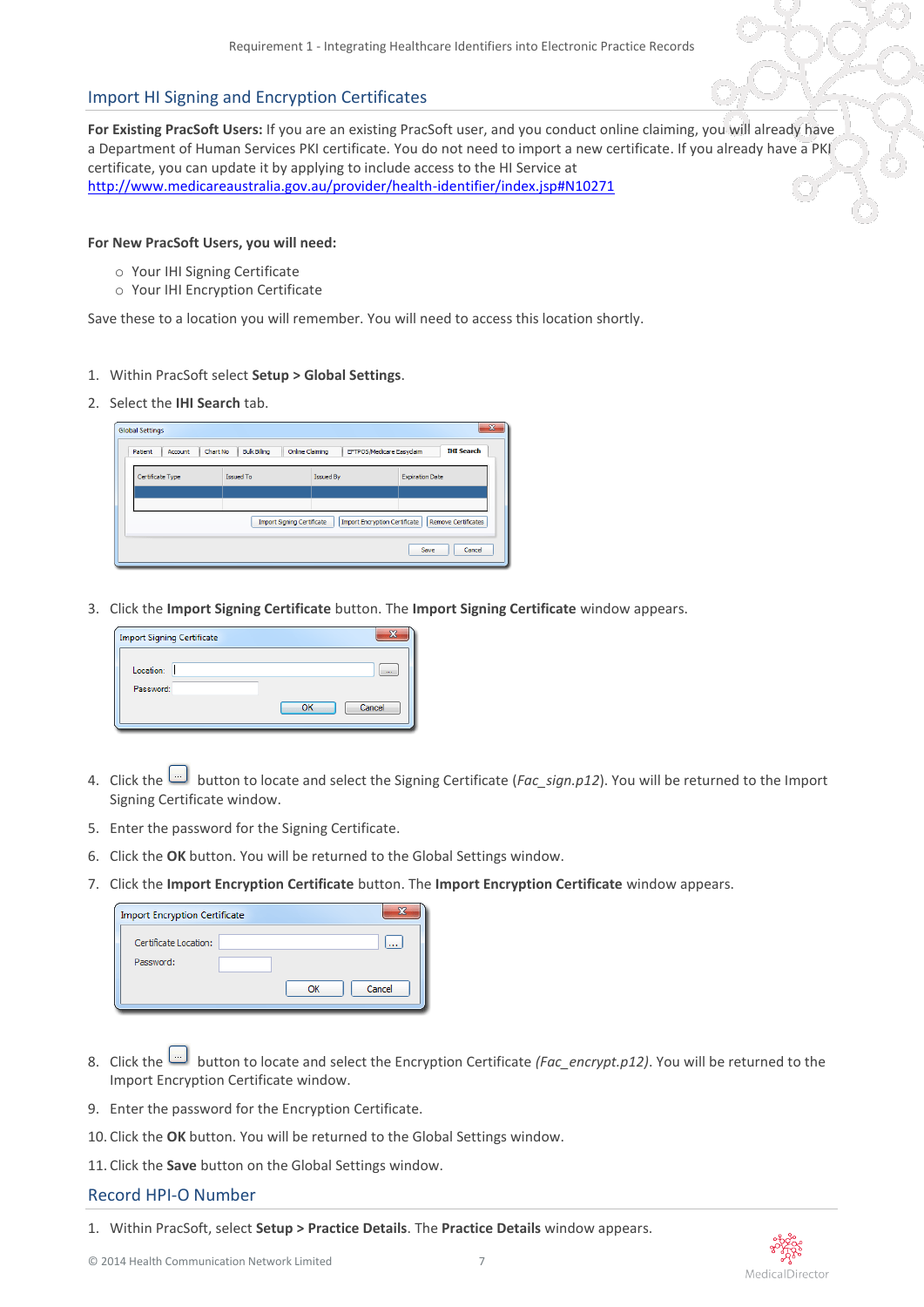2. Select the **Practice** tab.

| <b>Practice Details</b> | $\mathbf x$                                                  |  |  |  |  |  |  |
|-------------------------|--------------------------------------------------------------|--|--|--|--|--|--|
| <b>Practice</b>         | Registration                                                 |  |  |  |  |  |  |
| Name:                   | <b>HCN Samples Database</b>                                  |  |  |  |  |  |  |
| Address:                | 1 New Street                                                 |  |  |  |  |  |  |
| Suburb:                 | <b>Bowen Hills</b><br>Postcode: 4006                         |  |  |  |  |  |  |
| State:                  | <b>QLD</b>                                                   |  |  |  |  |  |  |
| Phone:                  | Fax: 07 1212 1212<br>07 7878 7878                            |  |  |  |  |  |  |
| Phone (A/H):            |                                                              |  |  |  |  |  |  |
| Email:                  | testpractice@hotmail.com.au                                  |  |  |  |  |  |  |
| ABN:                    |                                                              |  |  |  |  |  |  |
| PIP number:             | 9999                                                         |  |  |  |  |  |  |
|                         | HPI-O number: 8003621566666692                               |  |  |  |  |  |  |
|                         | Use practice suburb and postcode as default for new patients |  |  |  |  |  |  |
|                         | Email<br>Cancel<br>Save<br>Print                             |  |  |  |  |  |  |

- 3. Within the **HPI-O Number** field, enter your supplied **Healthcare Provider Identifier- Organisation** number.
- <span id="page-7-0"></span>4. Click the **Save** button to confirm, and close the **Practice Details** window.

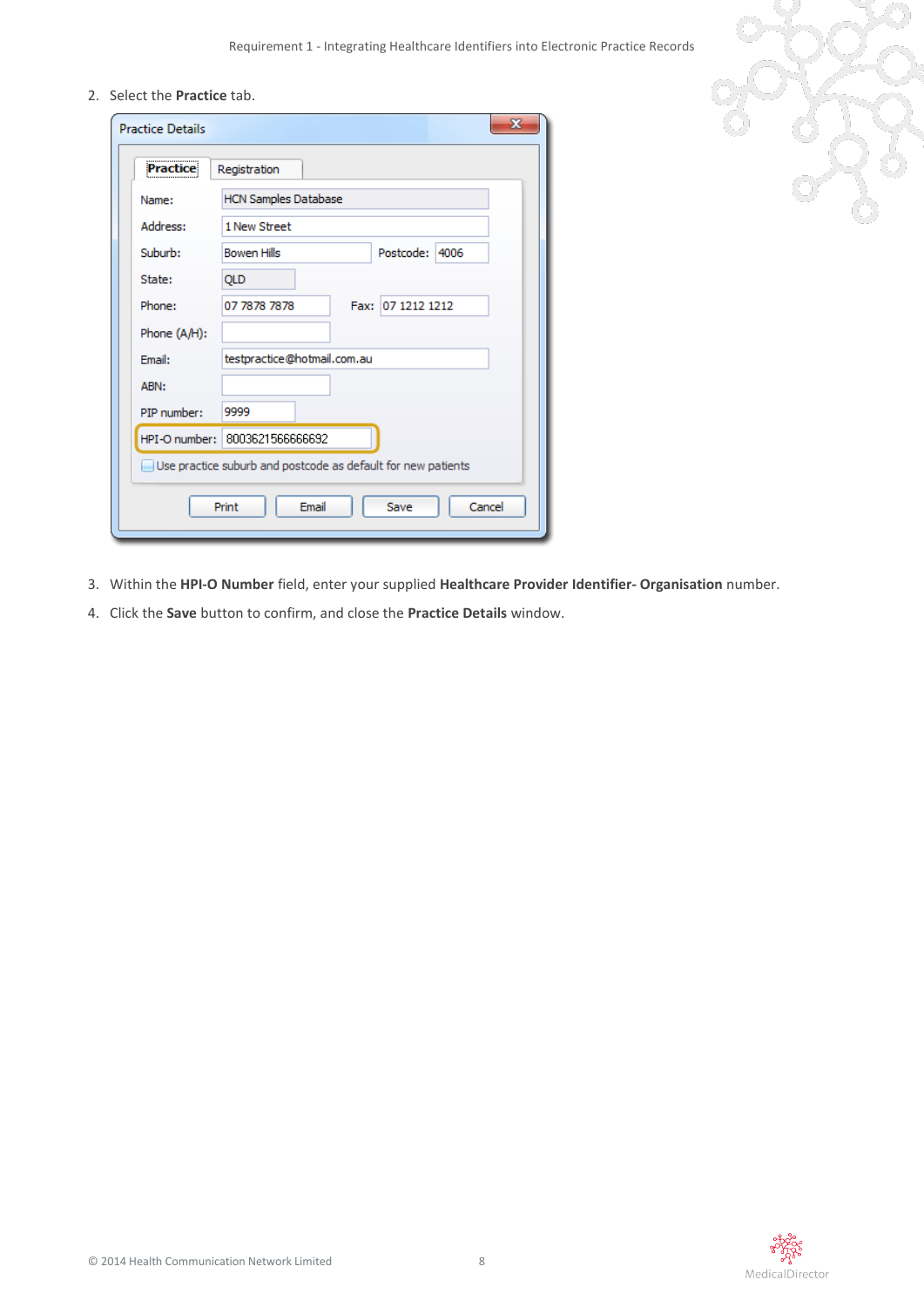## <span id="page-8-0"></span>Record HPI-I Number

1. Within PracSoft, select **Admin > Practitioners**. The **Registered Practitioners** window appears.

|                   | <b>Registered Practitioners</b> |                 |                      |             |                      |               |                      |                           | $\mathbf{x}$ |
|-------------------|---------------------------------|-----------------|----------------------|-------------|----------------------|---------------|----------------------|---------------------------|--------------|
|                   | Show all practitioners          | Current: 2      |                      | Licence:    | Maximum: 2           |               |                      |                           |              |
| <b>User</b><br>ID | Location                        | Full Name       | Show                 | Provider No | Payee<br>Provider No | <b>Status</b> | Referral<br>Required | Practition<br><b>Type</b> |              |
| ΙF                | Surgery                         | DR. I. FEELGOOD | $\blacktriangledown$ | 01111111    | 01111111             | Active        | No                   |                           | °            |
| AP                | Surgery                         | Dr. I. Feelgood | √                    | 2426621B    | 2426621B             | Active        | No                   |                           |              |
| <b>SP</b>         | Room <sub>1</sub>               | Dr. Di Agnosis  | √                    |             |                      | Active        | No                   |                           | ∀            |
| ∢                 | ш<br>r                          |                 |                      |             |                      |               |                      |                           |              |
|                   |                                 |                 | Print                | Add         | Edit                 |               | Inactive             | Close                     |              |

2. Locate and double-click the user record you wish to edit. The **Practitioner Details** window appears.

| <b>Practitioner Details</b>       |                      |                  |              |                        |                 |                                  |      |   | $\mathbf x$      |
|-----------------------------------|----------------------|------------------|--------------|------------------------|-----------------|----------------------------------|------|---|------------------|
| User ID:                          | DH.                  | Location: Room 1 |              |                        |                 |                                  |      |   |                  |
| Full name:                        | David Harris         |                  |              |                        |                 | LSPN:                            |      |   |                  |
| Provider No:                      | 011111L              |                  |              | M Validate provider No |                 |                                  |      |   |                  |
| Payee provider No: 011111L        |                      | HPI-I No:        |              | 8003616566667013       |                 |                                  |      |   |                  |
| Practitioner type:                | Medical Practitioner |                  |              |                        | ×               | Referral required                |      |   |                  |
| Letterhead:                       | North Sydney Prac    |                  |              | Bank account: DFH      |                 |                                  | ×    |   |                  |
| Practitioner status:              | Proprietor           |                  | $\mathbf{v}$ | Locum for:             |                 |                                  | ine. |   |                  |
| Options                           |                      |                  |              |                        |                 | Default billing item No and fees |      |   |                  |
| Practice group: 0                 |                      |                  |              |                        | <b>Item No:</b> |                                  |      |   |                  |
| Online claiming agreement signed: |                      |                  |              |                        |                 | No concessions:                  |      | × | <b>Bulk Bill</b> |
| Individual signing                |                      |                  |              |                        |                 | Discount concession:             |      | × | <b>Bulk Bill</b> |
| Patient claims<br>Allied Health   |                      |                  |              |                        |                 | Health Care Card:                |      | × | <b>Bulk Bill</b> |
| Added to location certificate     |                      |                  |              |                        |                 | Pensioner:                       |      | × | <b>Bulk Bill</b> |
| Send scheduled SMS reminders      |                      |                  |              |                        |                 | Veterans Affairs:                |      | × |                  |
| Mark inactive                     |                      |                  |              |                        | GST:            |                                  | No   | × | $\frac{9}{6}$    |
| M Auto capitalise                 |                      |                  |              |                        |                 | Incentive payments               |      |   |                  |
|                                   |                      |                  |              |                        |                 | Medicare plus: Medicare Plus     |      |   | $\mathbf{v}$     |
|                                   |                      |                  |              |                        |                 | M Apply VAP incentive            |      |   |                  |
|                                   |                      |                  |              |                        |                 |                                  | Save |   | Cancel           |

- 3. Enter your **Healthcare Provider Identifier- Individual** number into the **HPI-I** No field provided.
- 4. Click the **Save** button to save and close the window.

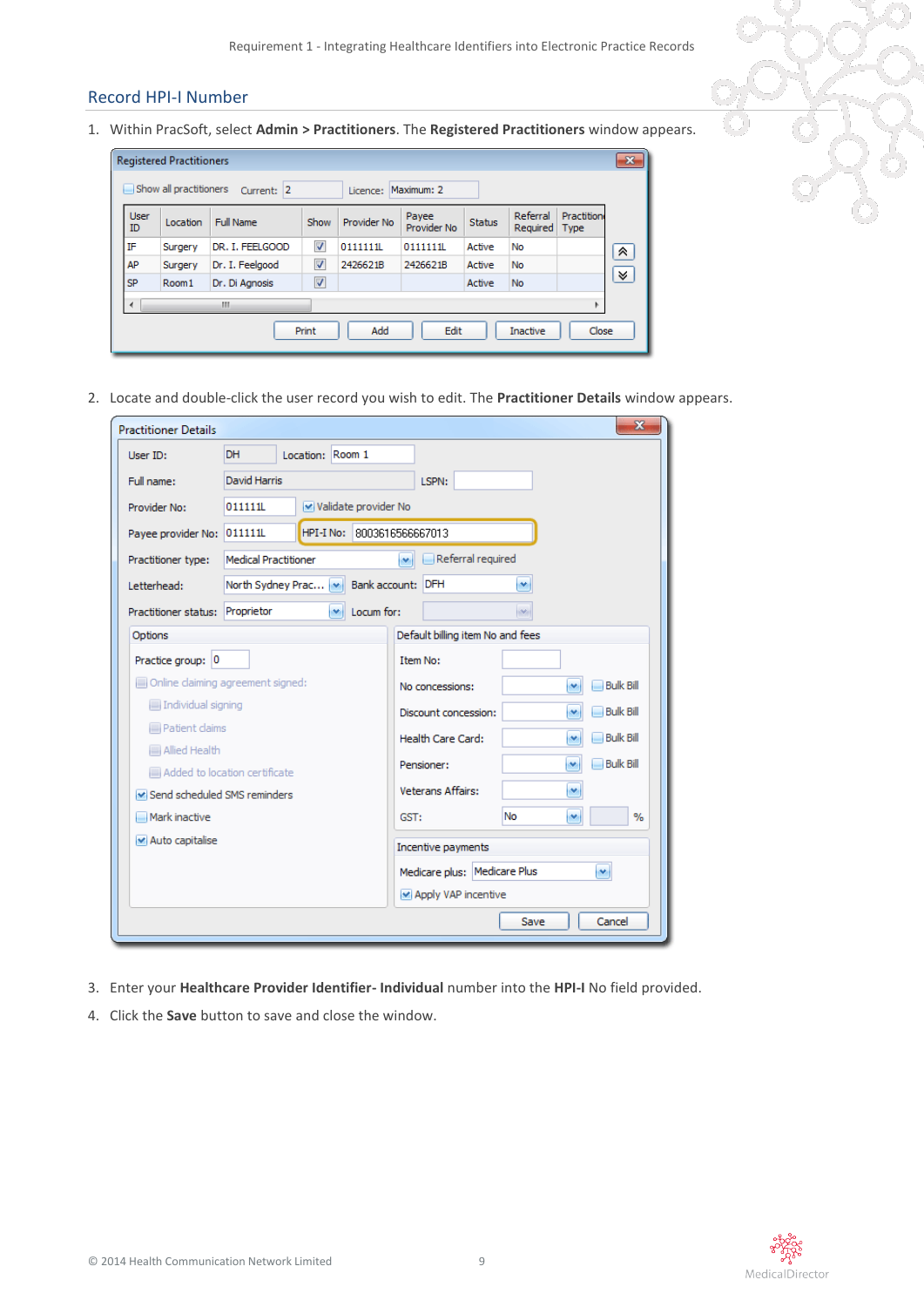## Validate Patient IHI Number

Note that you only need to perform this step for your patients as they come in for consultation. However, it is highly recommended that you follow this process for at least one patient now, to ensure that your setup is configured and functioning correctly.

- 1. Within PracSoft, select **Patient > Search Patient**, or press **F2**.
- 2. Locate and double-click the patient's record.
- 3. Within the patient's record, select the **Patient Details** tab.

| <b>Patient Details</b>      | Next of Kin<br>\$ Accounts \$                                    | <b>Visits</b>                                                                 | <b>Notes</b>                                   |                                                                             |                                                      |
|-----------------------------|------------------------------------------------------------------|-------------------------------------------------------------------------------|------------------------------------------------|-----------------------------------------------------------------------------|------------------------------------------------------|
| Address:<br>Postal address: | 2 KENNEDY RD<br>DEMO TOWN 4523<br>2 KENNEDY RD<br>DEMO TOWN 4523 | Sex:<br>Age:<br>Marital status:<br>Country of birth:<br>Regular practitioner: | Male<br>56yrs 3mths<br>Married<br>AP - Surgery | Medicare No:<br>Expires:<br>Concessions:<br>DVA file No:<br>Entitlement No: | $\mathbf{1}$<br>3500 26512 1<br>None<br>5678<br>1234 |
| Home:                       | 9123 4567                                                        | Insurance:                                                                    | None                                           | HCC expiry:                                                                 |                                                      |
| Work:                       | 9345 6789                                                        | Occupation:                                                                   | Plumber                                        |                                                                             |                                                      |
| Mobile:                     |                                                                  | <b>Emergency Contact:</b>                                                     | ANDREWS MRS JEN                                | <b>IHI No:</b>                                                              |                                                      |
| Fax:                        |                                                                  | Home:                                                                         | 9123 4567                                      | <b>IHI Record Status:</b>                                                   |                                                      |
| Email:                      |                                                                  | Mobile:                                                                       |                                                | <b>IHI No Status:</b>                                                       |                                                      |
|                             |                                                                  |                                                                               |                                                |                                                                             | Validate<br><b>IHI History</b>                       |

- 4. Ensure that the following details have been recorded and are correct:
	- o First Name
	- o Surname
	- o Medicare No and position on card, or DVA No.
	- o Date of Birth
	- o Gender
- 5. Click the **Validate** button. The validation commences, and upon positive verification, the IHI Record Status will read 'Verified'.

| <b>IHI No:</b><br>8003 6014 2827 7508<br><b>VS MRS JEN</b><br><b>IHI Record Status:</b> Verified<br>67<br><b>IHI No Status:</b><br>Active<br>Validate<br><b>IHI History</b> | ਧਾ | <b>Entitlement No:</b><br>HCC expiry: | 1234 |
|-----------------------------------------------------------------------------------------------------------------------------------------------------------------------------|----|---------------------------------------|------|
|                                                                                                                                                                             |    |                                       |      |
|                                                                                                                                                                             |    |                                       |      |